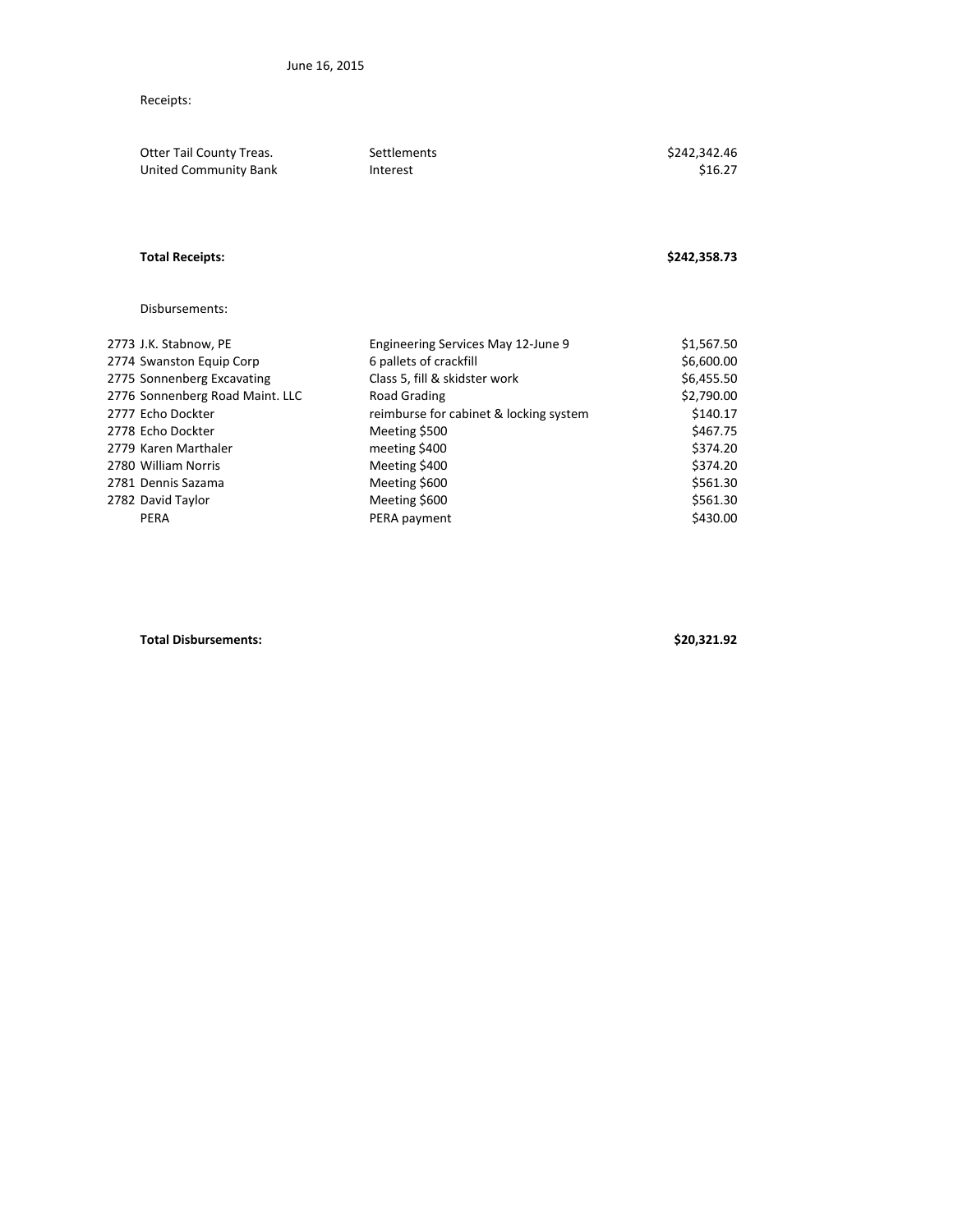|                                   | <b>TOWNSHIP OF EDNA</b><br><b>FINANCIAL REPORT</b><br>AS OF June 16, 2015 |               |                 |
|-----------------------------------|---------------------------------------------------------------------------|---------------|-----------------|
|                                   | <b>BUDGET</b>                                                             | <b>ACTUAL</b> | <b>VARIANCE</b> |
| <b>RECEIPTS:</b>                  |                                                                           |               |                 |
| <b>General Property Taxes</b>     |                                                                           | \$248,457.11  |                 |
| Special Assessments E. Paul Lk    |                                                                           | \$0.00        |                 |
| Special Assessment Wood Duck Loop |                                                                           | \$0.00        |                 |
| Special Assessment Bill's Beach   |                                                                           | \$0.00        |                 |
| <b>Government Aid</b>             |                                                                           | \$0.00        |                 |
| Ag Market Value Credits           |                                                                           | \$0.00        |                 |
| Gopher/Beaver Reimburs.           |                                                                           | \$0.00        |                 |
| <b>Filing Fees</b>                |                                                                           | \$4.00        |                 |
| Licenses & Permits                |                                                                           | \$0.00        |                 |
| <b>Interest Earnings</b>          |                                                                           | \$69.54       |                 |
| <b>Road Allotments</b>            |                                                                           | \$30,172.64   |                 |
| Road Sealing/Signs                |                                                                           | \$0.00        |                 |
| Reimburse. Of overpayment Taxes   |                                                                           | \$0.00        |                 |
| Check cancelled prev. years       |                                                                           | \$0.00        |                 |
| Class 5 Gravel reimburse.         |                                                                           | \$0.00        |                 |
| <b>TOTAL REVENUES</b>             | \$0.00                                                                    | \$278,703.29  |                 |
| <b>DISBURSEMENTS:</b>             |                                                                           |               |                 |
| <b>Ordinary</b>                   |                                                                           |               |                 |
| <b>Election Judges</b>            | \$400.00                                                                  | \$90.00       | \$310.00        |
| Legal Services                    | \$300.00                                                                  | \$0.00        | \$300.00        |
| Rent                              | \$600.00                                                                  | \$1,200.00    | ( \$600.00]     |
| Newspaper Ads- Official Notice    | \$1,500.00                                                                | \$973.15      | \$526.85        |
| Personnel- Meeting Pay            | \$18,000.00                                                               | \$9,791.61    | \$8,208.39      |
| Gopher Feet/ Beaver Tail Pay      | \$1,000.00                                                                | \$0.00        | \$1,000.00      |
| Insurance                         | \$2,000.00                                                                | \$0.00        | \$2,000.00      |
| Donations-Hist. Soc/Library       | \$2,000.00                                                                | \$2,000.00    | \$0.00          |
| <b>Township Dues</b>              | \$800.00                                                                  | \$713.20      | \$86.80         |
| Loan Payments on Special          | \$0.00                                                                    | \$0.00        | \$0.00          |
| <b>TOTAL ORDINARY</b>             | \$26,600.00                                                               | \$14,767.96   | \$11,832.04     |
| <b>FIRE CONTRACT</b>              | \$28,445.00                                                               | \$0.00        | \$28,445.00     |